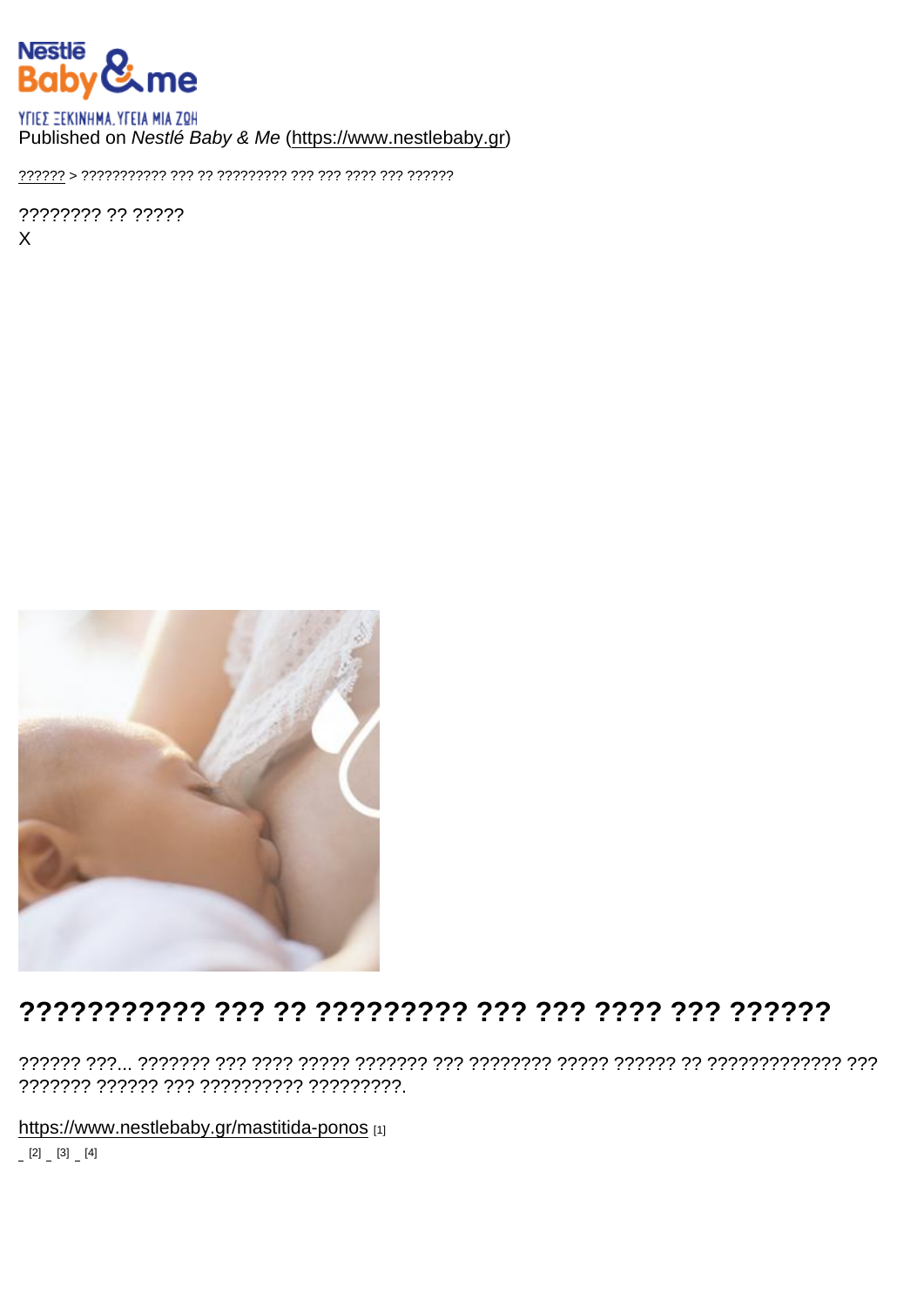## ??????????? ??? ?????????? ??? ??? ???? ??? ??????

?????, ?????????? 21st, 2021

- $\bullet$  [5]
- $\bullet$  ???????? [1]
- $\sqrt{2222222}$